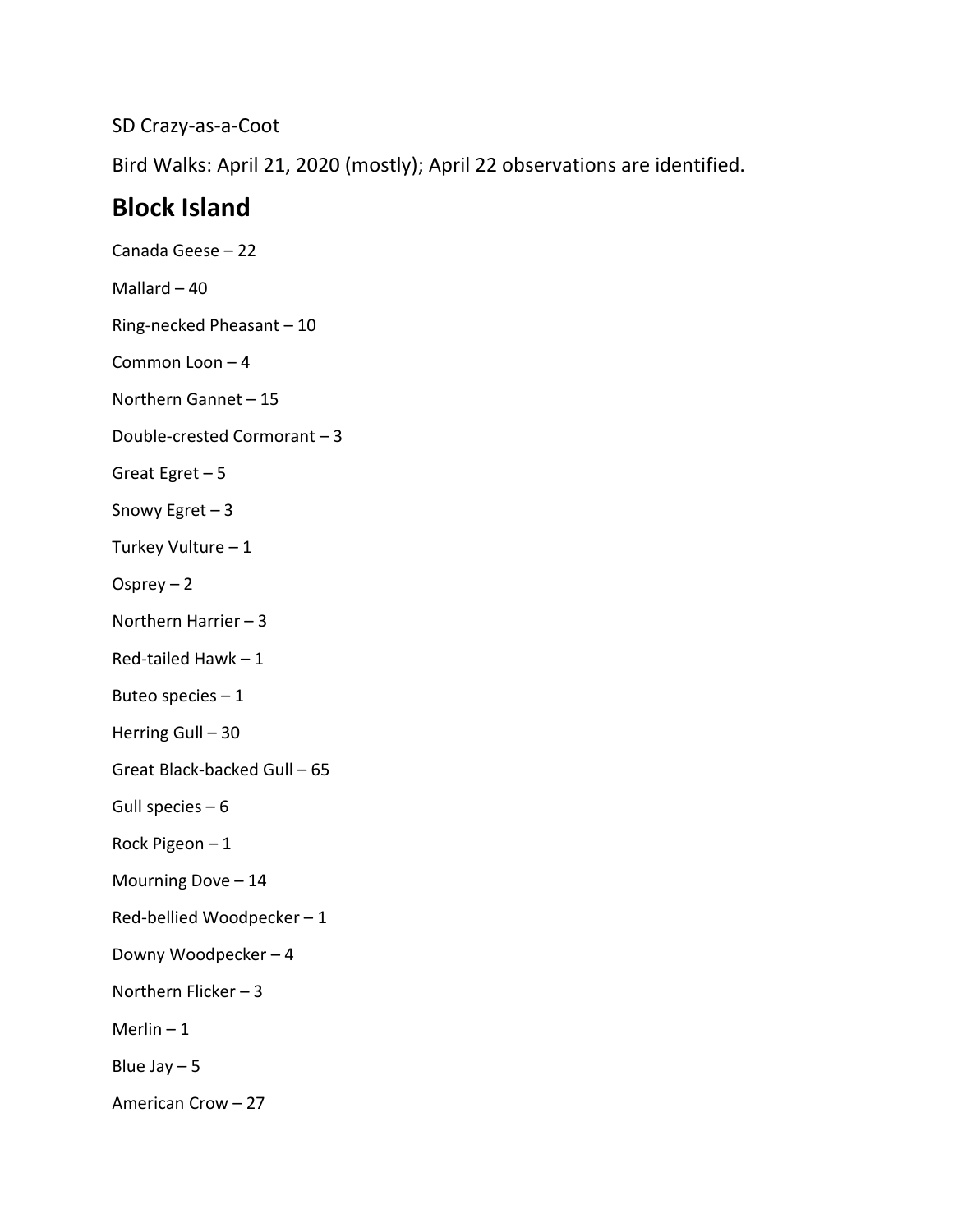Fish Crow – 5

Tree Swallow – 22

Barn Swallow  $-6$ 

Black-capped Chickadee – 12

Winter Wren – 2

Carolina Wren – 21

Hermit Thrush  $-1$ 

American Robin – 66

Northern Mockingbird – 1

European Starling – 39

Black-and-white Warbler - 1

Rufous-sided Towhee – 5

Song Sparrow - 20

White-throated Sparrow – 10

Slate-colored Junco – 2

Northern Cardinal – 20

Red-winged Blackbird – 87

Common Grackle - 8

Brown-headed Cowbird - 11

House Finch - 18

American Goldfinch - 25

House Sparrow – 35

**From Afar:** Cumberland, RI; Delrey Beach, FL; near St. Croix River, WI; Eugene, OR; Seattle WA; England, Norway.

\*=European species. When I was sure that the species are the same in both the Old and New World I did not distinguish as \*European, for instance Great Black-backed gulls. However, some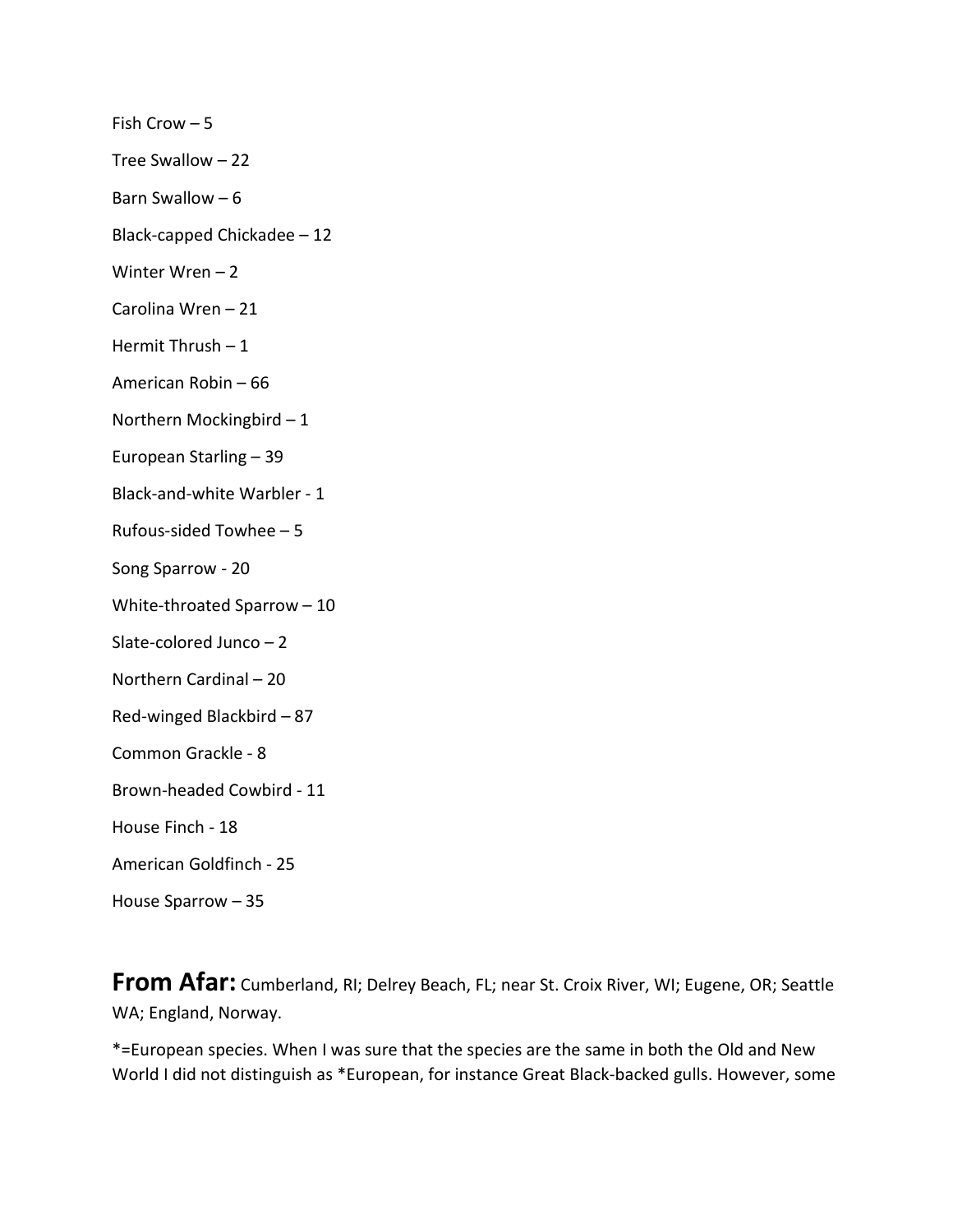species, for instance Pheasant, which may be the same here and there I did separate until I can do some further research.

Canada Goose – 1 Mallard  $-5$  $*Pheasant - 1$ Ring-necked Pheasant – 1 Wild Turkey  $-1$ Cormorant species – 1 Cattle Egret  $-1$ \*Buzzard – 1 Turkey Vulture – 5 Bald Eagle  $-1$ American Coot – 2 Brown Pelican – 1 Great Black-backed Gull – 2 Gull species  $-1$ Cooper's Hawk – 1 Rock Dove, a.k.a. Pigeon – flock Mourning Dove  $-8$ Eurasian Collared Dove – 2 \*Wood Pigeon – 6 Anna's Hummingbird - 1 Red-bellied Woodpecker – 4 Downy Woodpecker - Hairy Woodpecker – 1 Northern Flicker – 3 Northern Shrike – 5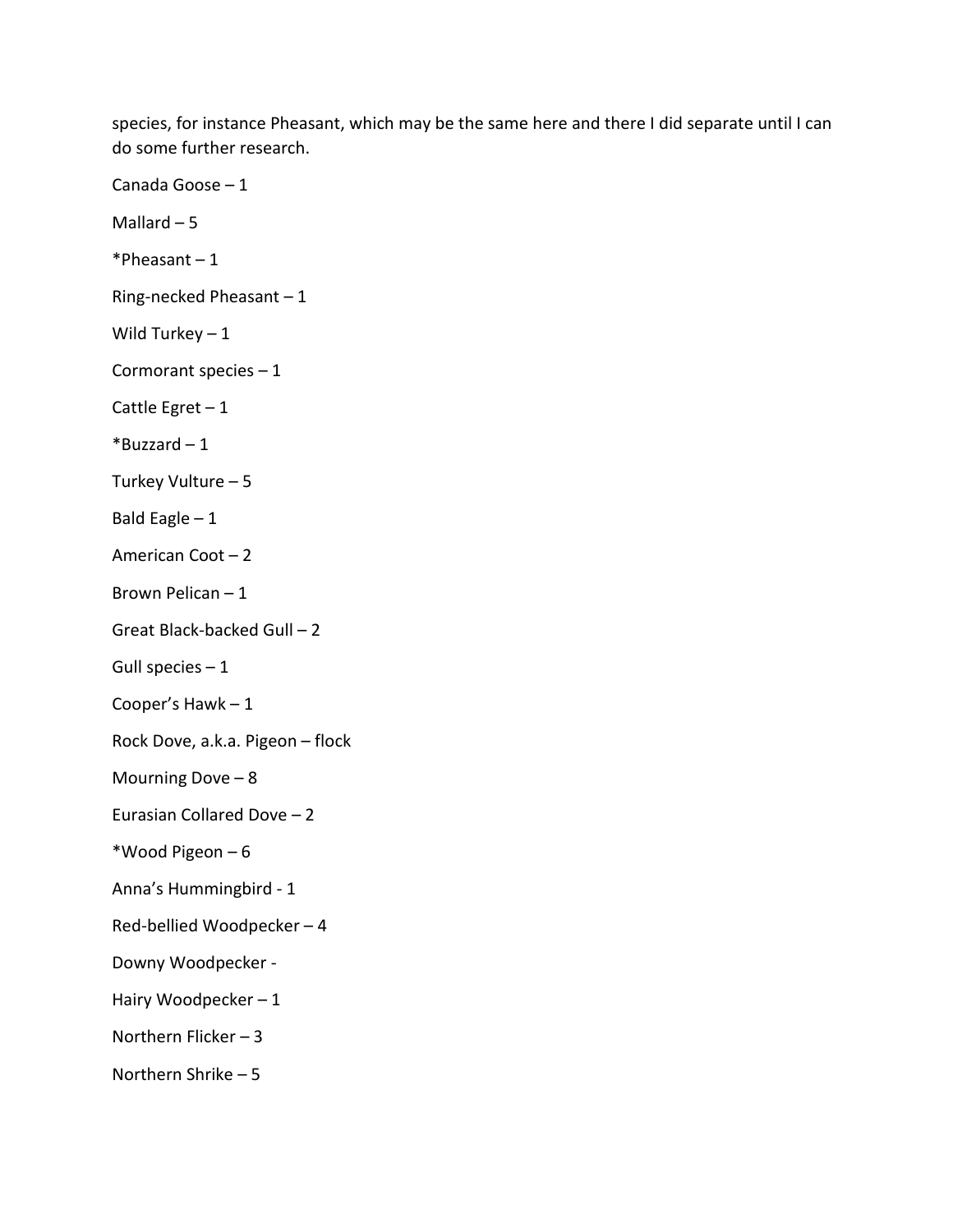Blue Jay  $-4$  $*Crow - 4$ American Crow – 3  $*$ Jackdaw – 1 \*Magpie – 1 Black-capped Chickadee – 3 Tufted Titmouse – 3  $*$ Blue Tit – 2  $*$ Coal Tit  $-1$  $*Wren - 1$ Eastern Bluebird - 3 American Robin – 11 \*European Robin – 2 \*Blackbird (in England a thrush)  $-1$ Nashville Warbler – 1 Wilson's Warbler – 2 Song Sparrow – 6 White-throated Sparrow – 3 Oregon Junco – 1 Northern Cardinal – 6 Red-winged Blackbird – 3 Eastern Meadowlark – 1 Common Grackle – 15 Boat-tailed Grackle – 2 House Finch  $-2$ House Sparrow – 6 (FYI, a native bird in England)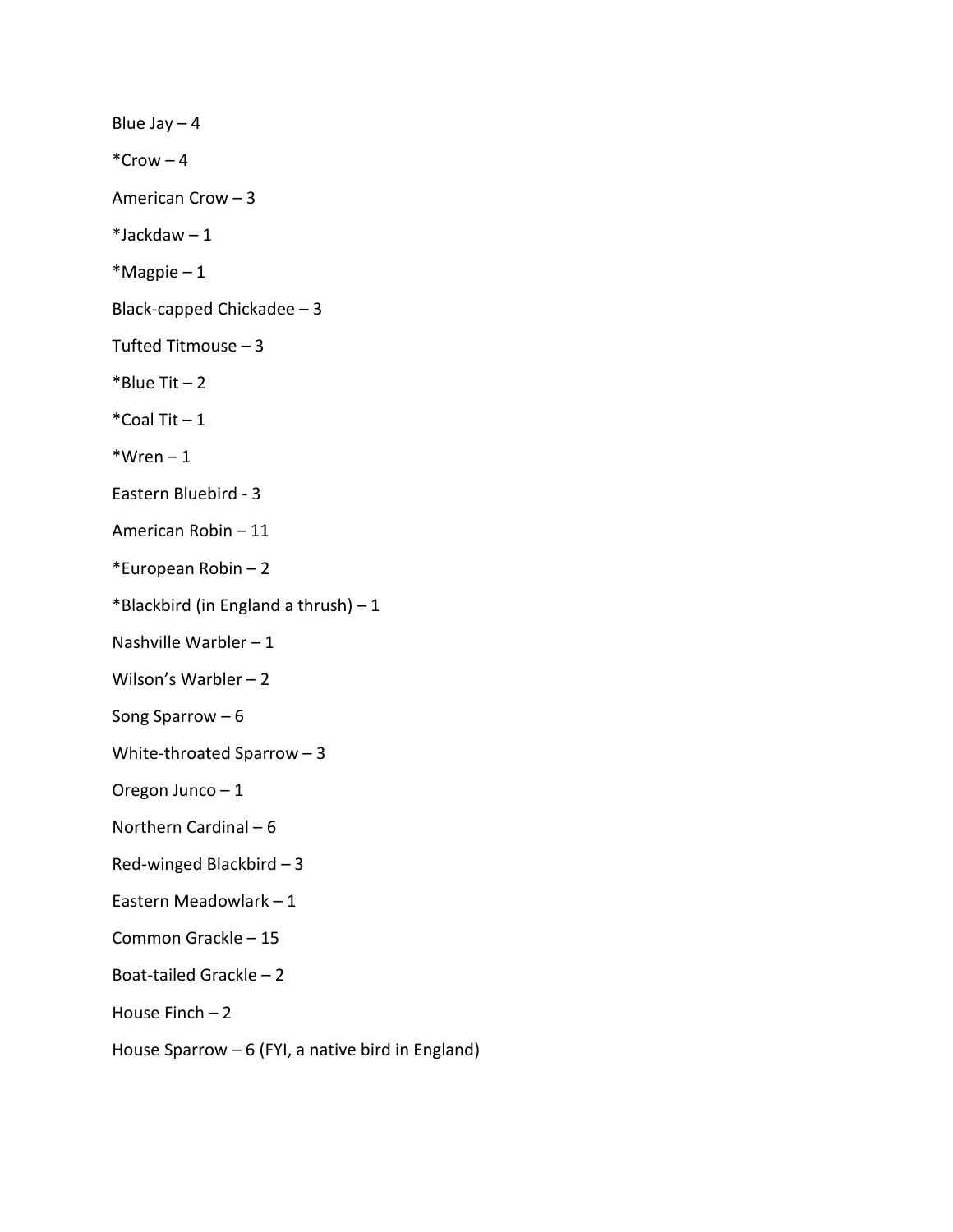Amy Keeler, Mitchell Lane Area: 23 RW Blackbirds, 4 Cowbirds, 20 Tree Swallows (hard to count while they are dive bombing), 1 Cardinal, 3 Canadian Geese, 18 Starlings, 6 Mallards, 2 Grackle, 2 Goldfinch, 24 Robins, 12 House Sparrows, 4 Song Sparrows, 60 Blackback Gulls(Fresh Pond), 4 Herring Gull, 3 American Crow, 1 N. Flicker, 4 Carolina wren, 3 Pheasant, 1 Black and White Warbler (eating bugs in between boards on my deck, thank you), 1 Snowy Egret, 1 Mockingbird.

Curt Milton, Seattle, WA: It's an overcast morning here, cool with temperature around 50 and a touch of dampness in the air. I could hear lots of birds on my walk to get coffee but wasn't able to see many. I'm including two pix here of birds I can't identify. LBBs! Sparrows, maybe. Saw the following:, 1 Anna's Hummingbird, Couple of crows, A gull, Possibly a couple of house finches, Flock of pigeons, Two squirrels. And these two babies below. [Song Sparrow, Oregon Junco -kg]. I'll take a walk this afternoon and see what I find in the lake … mallards, no doubt! Maybe some coots or, if I'm lucky, an egret but … haven't seen any egrets for a while.

Results of the afternoon walk: **2 coots!** Pretty sure they were coots. See photos below. 1 Canada goose, 3 mallards, 2 female and 1 male, 1 cormorant … pretty sure it's a cormorant. See pix … The coots were surprised by the cormorant popping up right between them and they took off. Cormorant looks like a small Loch Ness Monster! [Definitely a Cormorant. -kg]

Ellen Davis, Delrey Beach, FL: Happy earth day! It was so good to be outside with a mission. Here's my list which isn't too exciting this time. I think a lot of birds are on their way up to you! Birds 4/22/20: Grackles 12, Mourning dove 4, Eurasian collared dove 2, Cardinal - male 1, Boat-tailed grackle 2, Cattle egret 1, Brown pelican 1

Erica Anderson, Eugene, OR: I saw 2 male Wilson's warblers and a Nashville warbler yesterday. First time I've ever seen them here. Too rainy to go out today. No pics though, they move too darn fast through the leaves.

Faye Benedict: Reporting in from Drangedal, Norway, this beautiful little bird Rødstrupe = European robin.<https://ebird.org/species/eurrob1>About 6 of them right by my house. They returned quite early this year, and are singing like a symphony orchestra from bushes, apple trees and the tops of pines.

Gail Cahill: Walked the loop from my house past the Hollow up to Woods overlook (absolutely crystal clear looking to Montauk) out to Old Mill Road, back to Cooneymus, took path across from Closter's towards Fresh Pond came out on Peckham Farm road and back home. 5pm - 6pm, 4/22: 3 Crows, 4 Pheasants (heard), 1 Cowbird (heard) pretty sure, 1 Red-winged Blackbird, 6 some sort of sparrow identified by flight (?) big question mark on this, 6 Goldfinch, 2 Mourning Dove, 6 gulls, 2 Towhee, 1 Robin, 1 Starling, 5 deer,1 Rock Rat. And the best in my yard are the baby wrens, a nest in a lawn ornament that sits on our porch at the cottage, can hear the babies, Carolina Wren [5] goes in and out the backside. Tried to attach pic of lawn ornament wouldn't work will try with phone. Thanks for another bird walk!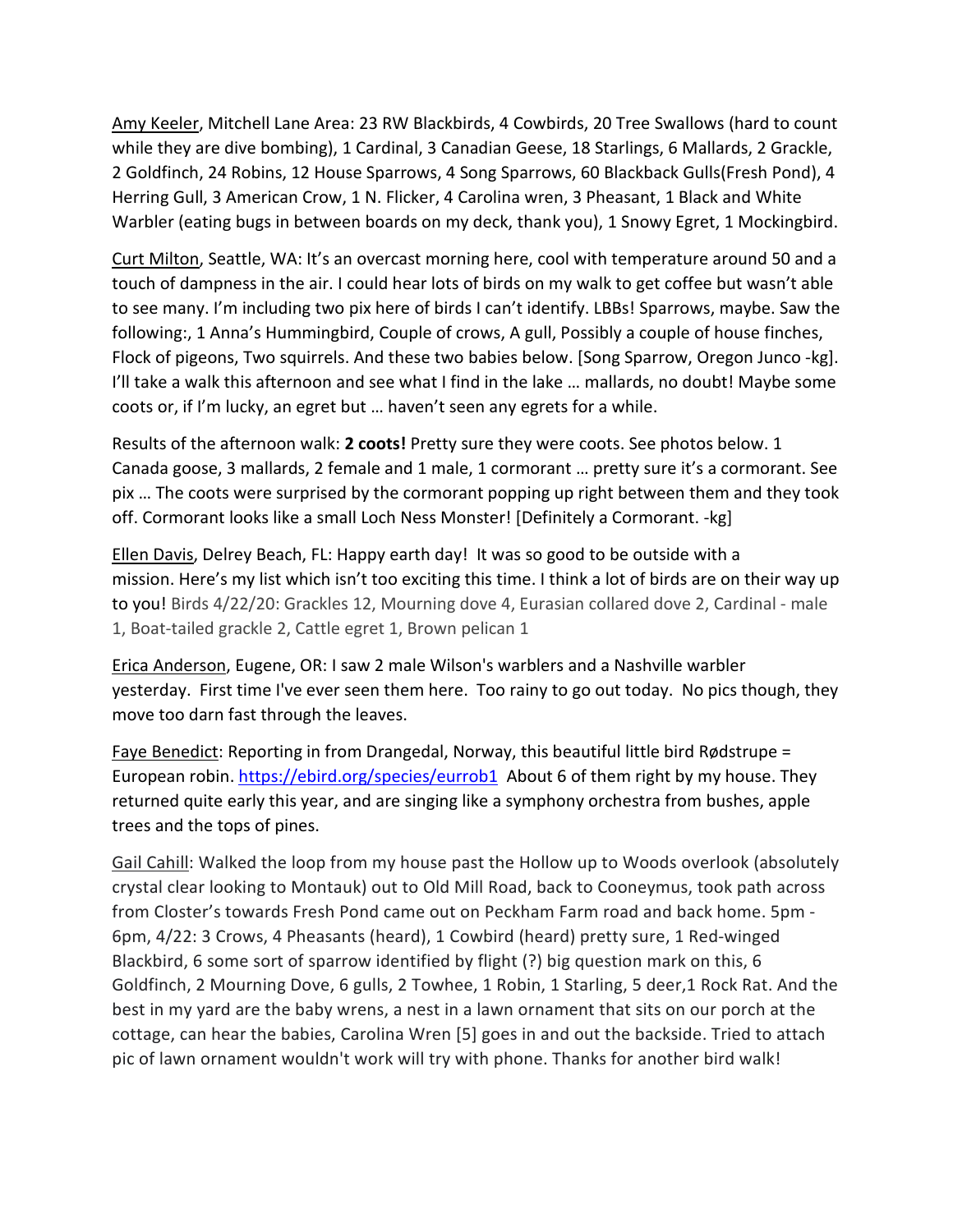Heather Hatfield - April 21,overcast and windy. At VR property off Dorrie's Cove Rd.: N. flicker 1, Red-wg. Blackbird 2, Robin 7, Cardinal 2, Goldfinch 5, House Finch 4, A. Crow 1, Downy Woodpecker 1, BC Chickadee 3, N. Harrier 1, Mallard 6. At home feeder and yard: Red-bellied Woodpecker 1, BC Chickadee 1, Cardinal 4, House Finch 9, Goldfinch 6, House Sparrow 16, C. Grackle, Red-wing Blackbird, Blue Jay 2, Towhee 1, Song Sparrow 1, Brown-headed Cowbird, White-throated Sparrow 2.

On April 22: Saw Red-tailed Hawk again today getting mobbed by the crows.

Kim Gaffett: did surveys at Lapham's to Stump Pond, Dorrie's Cove, and Meadow Hill Trail to home loop – before and after heavy rail. Saw the following: Canada Geese, 6; Mallard, 20; Black Scooter 4; Red-breasted Merganser, 6; Ring-neck Pheasant, 3; Common Loon, 4; Northern Gannet, 15; Double-crested Cormorant, 3; Northern Harrier, 2; Herring Gull, 5; Great-backed Gull, 2; Rock Pigeon, 1; Mourning Dove, 3; Downy Woodpecker, 2; Blue Jay, 3; American Crow, 8; Fish Crow, 5; Tree Swallow, 2; Black-capped Chickadee, 5; Winter Wren, 2; Carolina Wren, 10; Hermit Thrush, 1; American Robin, 12+; European Starling, 15+; Rufus-sided Towhee, 2; Song Sparrow, 7; White-throated Sparrow, 3; Slate-colored Junco, 2; Northern Cardinal, 5; Redwinged Blackbird, 20+; Common Grackle, 5+; Brown-headed Cowbird, 3; House Fince, 2; American Goldfinch, 3+; House Sparrow, 6.

Laura Rosenzweig, Sedbergh, England: Very windy here for the past few days but I see you got walloped by another big storm. I haven't seen a lot of our feathered friends today because I'm out at the wrong time of the day no doubt, but this is what I have seen (yesterday and today): 1 x jackdaw, a handful of crows, 1 x magpie each day, probably the same one, 1 x coal tit, 2 x blue tit, 1 x blackbird, 2 x robin, 1 x wren, 6 x dove  $-1$  got my mourning dove wrong last time, they're not found around here, so it must have been a collared dove because the call was distinct from our most prevalent doves which appear to be Wood Pigeons [Yes.-kg]. This number - 6 - refers to the pigeons which are roosting in our yew tree. 1 x pheasant - male - also roosting in the yew tree. It appears every evening around 8pm, struts across the grass then launches itself into the tree where it stays the night and is gone by the time I get up! We also have a tawny owl which resides year round in said yew tree. I haven't seen it this week but I believe it's raising another chick as it appears at odd times of day occasionally. The last three years I've rescued a chick that has fallen out of the nest, but haven't been able to save any of them so far. It's been a rare privilege to get up close and personal to a young owl. 1 x hawk  $-1$ think this was a buzzard, 2 x mallard on the river.

Mena Hautau: Sixty degrees and sunny today in WI (it's coming your way hopefully) so I set offfor a hike at the Carpenter Nature Center near the St Croix River. Happy Earth Day! Here's my list: 1 Meadowlark, 1 wild turkey, 5 Northern Shrikes, 2 cardinals, 1 crow, 1 pheasant, 3 blue birds, 3 song sparrows, 2 red-bellied woodpeckers, 1 bald eagle, 5 turkey vultures, 5 robins.

Nancy and Malcolm Greenaway: On [Harris Point, a.k.a.] Breezy Point and thereabouts, [we] saw: 10 Robins, 4 [American] Crows, 2 [Carolina] Wrens, 6 [Mallard] Ducks, 12 [Herring] Gulls, 4